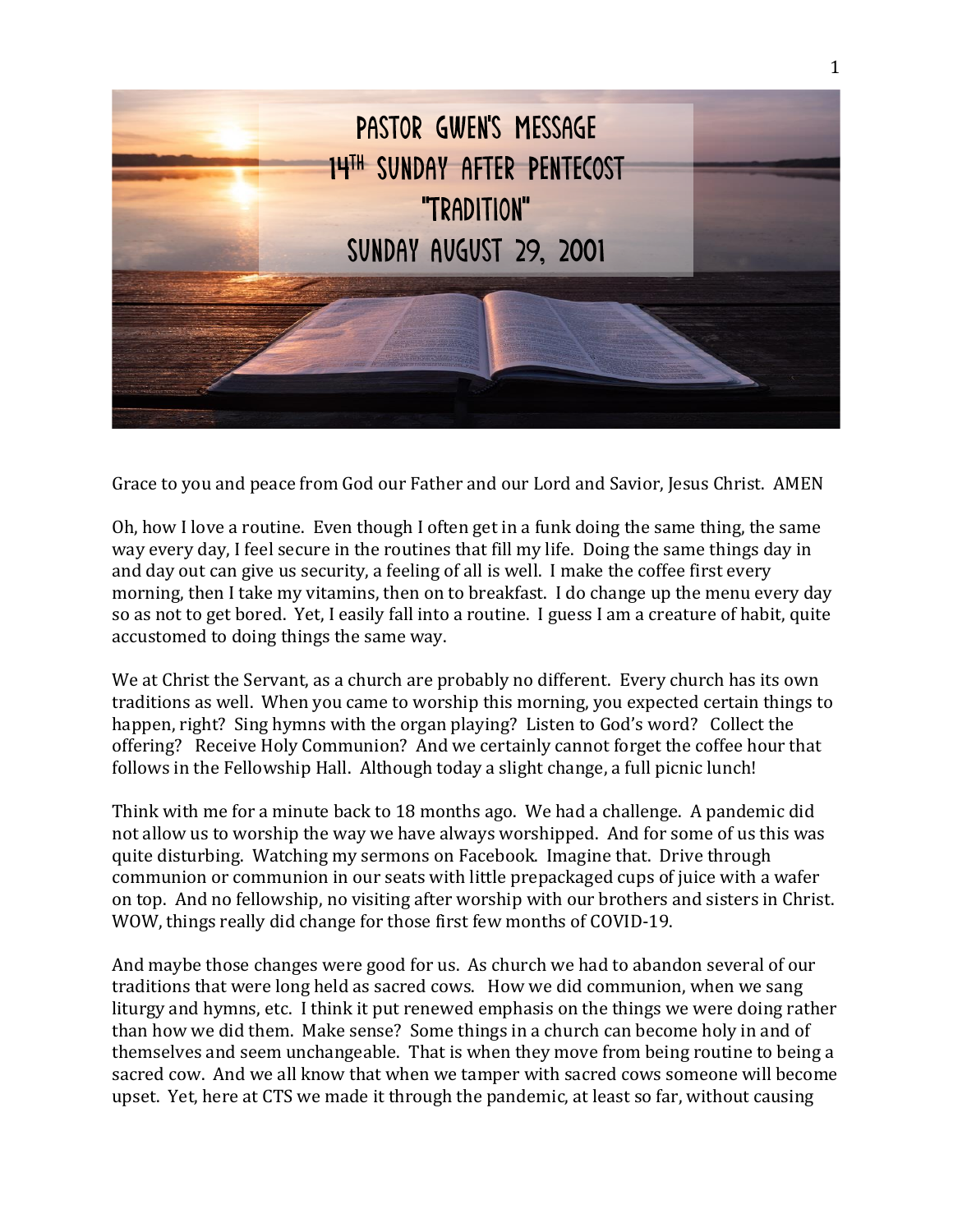too much drama.

Well, our Gospel lesson today from the book of Mark seems to be all about sacred cows. The Pharisees and scribes have confronted Jesus and his disciples as to why they do not follow the rituals. They do not attack Jesus directly but rather they call him out on their cherished precepts. What they criticize does not seem to be a huge deal to us, but to them, it was the breaking of a ritual of washing hands.

For the religious leaders, hand washing prior to eating was not so much a hygienic measure. It was a practice to wash away defilement. The Law of Moses mandated hand washing only for priests attending to their duties in sacred areas. But over the years the ritual was extended as sacred to other circumstances, like for everyone, prior to every meal. And so, the Pharisees call out Jesus and his band of disciples as not fulfilling the traditions that set them apart from non-Jews.

Jesus calls the people to him and explains that it is not what goes in that defiles, but rather what comes out of a person is what can make them unclean. What Jesus is getting at here is that it is not how you act on the outside that is important, but rather what is inside of you, in your heart that is important. And for Jesus the heart is the core of the person, it is the inner self. Jesus wants us to have him in our hearts. Our hearts should not be filled with rituals or traditions but rather with love for God and for our neighbor.

As many of you know, I am a musical buff. I love the old and the even some of the new musicals. One of my favorites is "Fiddler on the Roof". How many of you know the story? Do you remember my favorite song, that Tevye sings while sitting on the roof of his house? "Tradition". This song is an explanation of why tradition, as he sees it, is important to his family. He then says, "Our tradition tells us who God is and who we are." What a great statement. I think that when tradition does that it is a good tradition.

For over 500 years now, our Lutheran Christian church has observed two traditions, Holy Baptism and Holy Communion. These are the best of all traditions, and they too tell us, as Tevye said, "Who God is and who we are." They are filled with spiritual realities behind and beyond the tradition itself.

The rituals the Pharisees want to hold Jesus accountable too, do not speak to who God is and who we are. They became, over time more important than what they were meant to signify, the cleansing of the spirit of the heart. Apparent to Jesus, He commented that their tradition was not worthy to be observed, for it did not deal with important matters of the heart. Some might say that He thought heart condition was more important than hand condition.

And so, we take away this lesson today that what is in our hearts is so much more important than whether our hands are clean before eating. Our traditions can be pure and wonderful if we do not give glory to them, but rather give them significance as to how they change our hearts toward God.

I wish more of my confirmation students were here. I would ask them about the unusual word that we learned in class. I always encouraged them to take the word home and ask